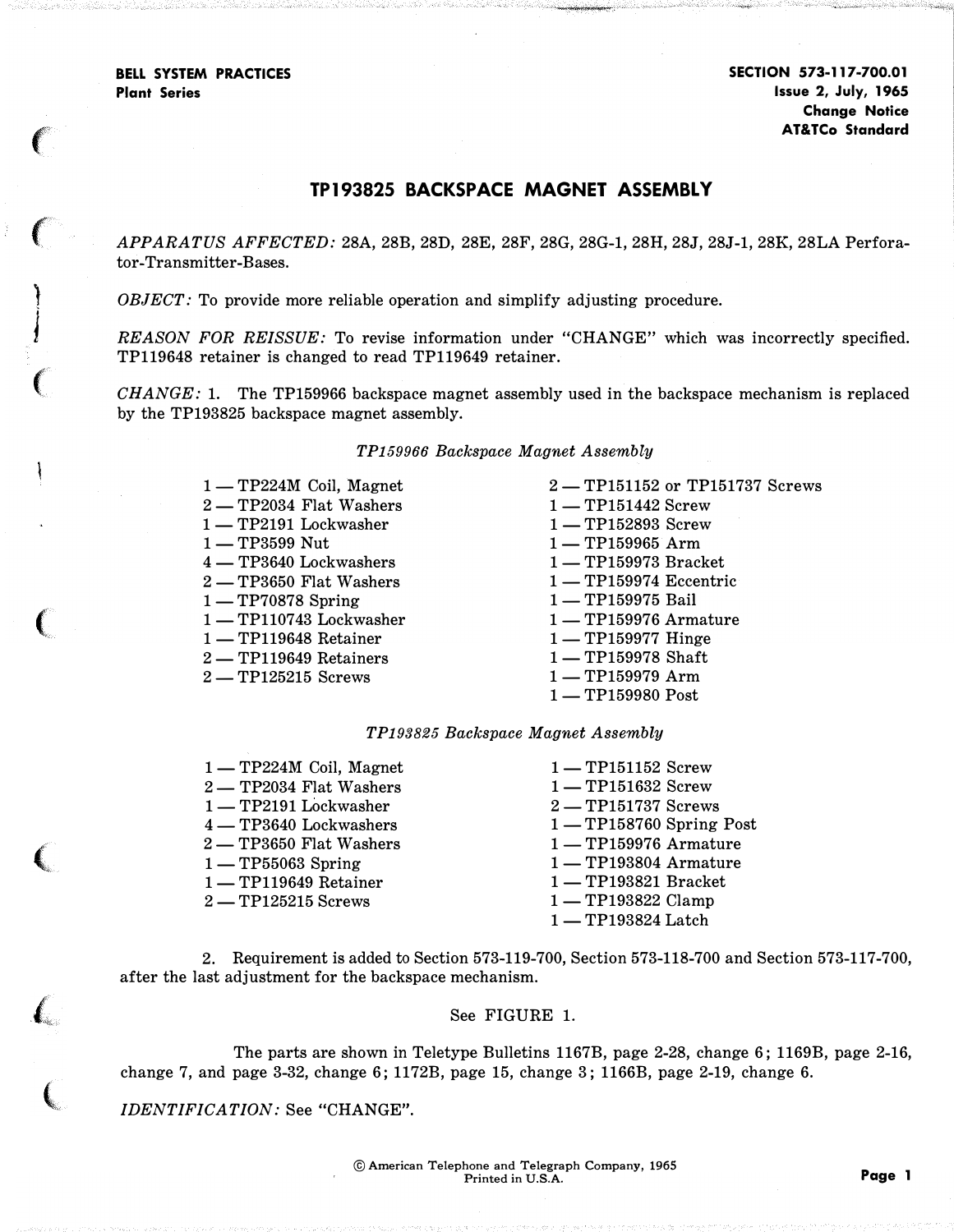### SECTION 573-117-700.01

INTERCHANGEABILITY: New and old style assemblies are interchangeable.

CLASSIFICATION FOR APPARATUS FURNISHED BY TELETYPE: This change is now in effect. Replacement parts for old style assemblies will be available on sales orders.

 $\sqrt{2}$  $\bm{J}$ 

> ..  $\blacktriangleright$

)

,,.)

 $\bigcup$ 

W.E.CO. STOCK OF OLD STYLE PARTS: Old style parts may be furnished.

APPLICATION TO APPARATUS IN THE FIELD: Old style parts giving satisfactory service need not be replaced.

APPLICATION AT W.E.CO. DIST. HOUSE REPAIR SHOPS: Units may be equipped with new or old style parts.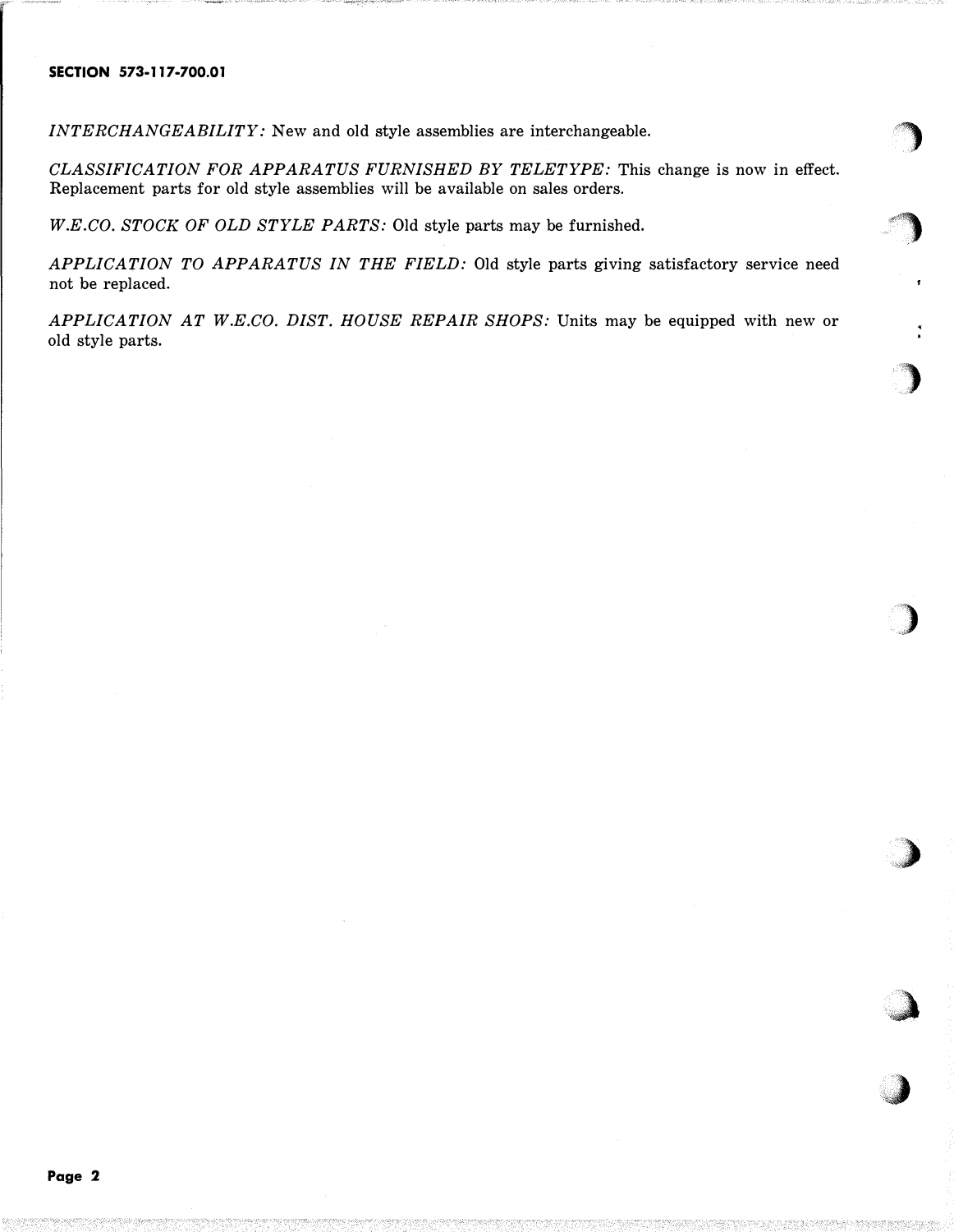MANUAL AND POWER DRIVE BACKSPACE MECHANISM (LATEST DESIGN)

MAKE THE FOLLOWING STANDARD ADJUSTMENTS.

### FOR CHADLESS TAPE

(1) RAKE

 $\epsilon$ 

 $\left($ 

f ٤,

 $\epsilon$ 

 $\left($ 

 $\left(\begin{smallmatrix} \cdot & \cdot & \cdot \end{smallmatrix}\right)$ 

 $\left($ 

 $\big($ 

- (2) FEED PAWL CLEARANCE
- (3) RETURN LATCH
- (4) FEED PAWL
- FOR FULLY PERFORATED TAPE (1) BACKSPACE RATCHET
- (2) BACKSPACE PAWL CLEARANCE
- 
- 
- 
- 

(3) FEED PAWL DISABLING



SAME AS STANDARD ADJUSTMENT

FIGURE f. MANUAL AND POWER DRIVE BACKSPACE MECHANISM FOR CHADLESS OR FULLY PERFORATED TAPE (LATEST DESIGN)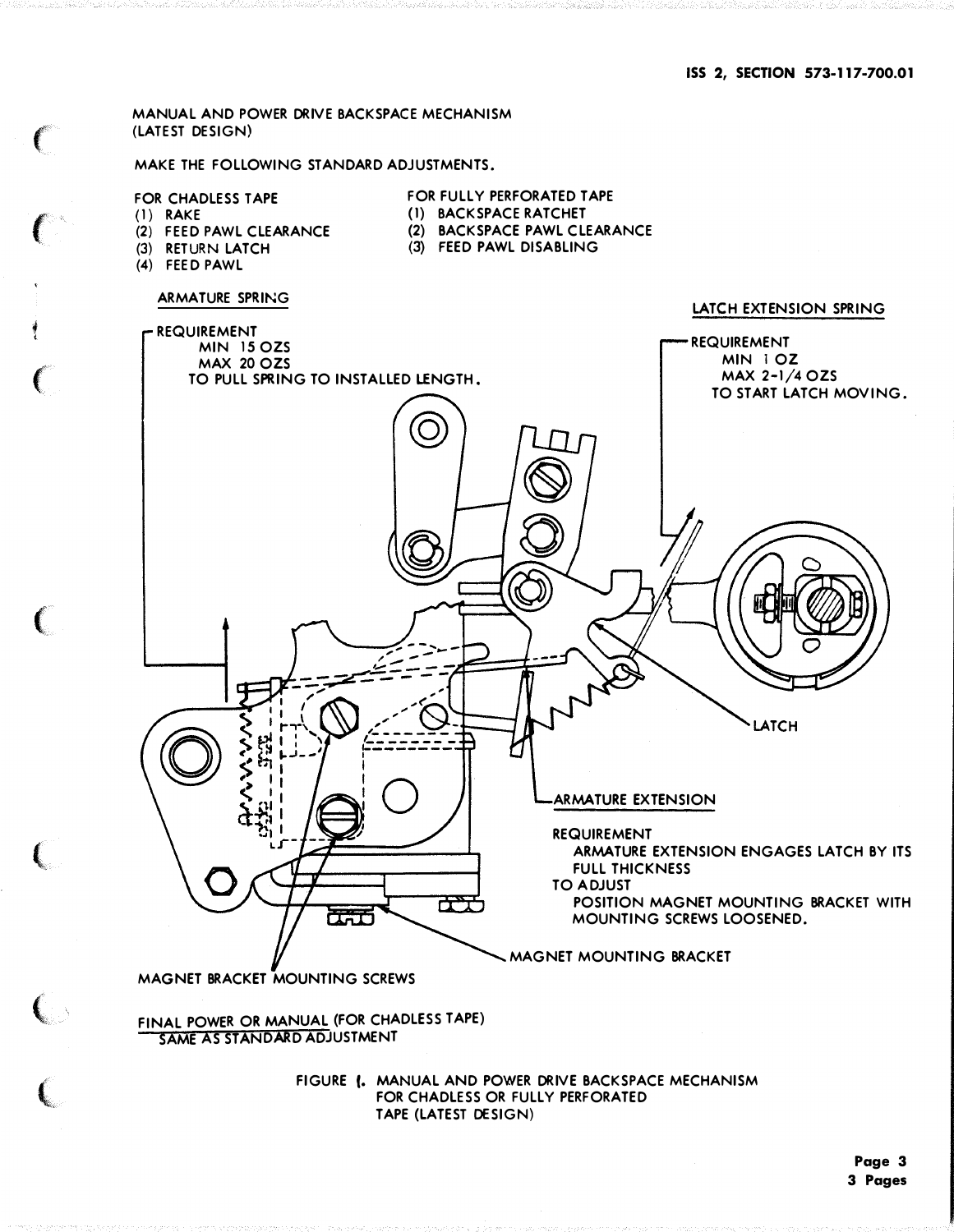$\epsilon$ 

 $\left($ 

 $\big($ 

 $\big($ 

 $\big($ 

(

 $\overline{\mathbb{C}}$ 

### TP194993 TAPE GUIDE

APPARATUS AFFECTED: 28A, 28B, 28C, 28D, 28E, 28F, 28G, 28J, 28J-1, 28K, 28L, 28M Typing Reperforator Units; 28A, 28D, 28D-1, 28D-2, 28D-3, 28D-4, 28D-6, 28E, 28F, 28F-1, 28F-2 Reperforator-Transmitter Units; 28D, 28E, 28G-1, 28K Perforator-Transmitter-Bases.

OBJECT: To facilitate adjustment of units equipped with the TP194993 tape guide.

 $CHANGE:$  Requirements given in Section 573-117-700, issue 3, paragraph 2.50, for the  $PERFORMOR$ POSITION (1); Section 573-118-700, issue 6, paragraph 2.05, for the PUNCH MOUNTING POSI-TION (2); Teletype Bulletins 247B, change 5, page 1-17, for the *PERFORATOR POSITION* (2); 250B, change 3, page 1-38, for the *PERFORATOR POSITION* (1) are changed to:

Punch Mechanisms for Chadless Tape

To check:

With the unit in the stop position and the typewheel in the letters field.

Requirement:

Clearance between the top of the rear leg of the stripper platform on the punch block and the typewheel character "Z".

MIN.  $0.090$  inch  $-MAX$ .  $0.110$  inch

Punch Mechanisms for Fully Perforated Tape

To Check:

With the unit in the stop position and the typewheel in the figures field.

Requirement:

Clearance between the top of the rear leg of the stripper platform on the punch block and the typewheel character "5".

MIN.  $0.075$  inch  $-MAX$ .  $0.095$  inch

IDENTIFICATION: Not involved.

INTERCHANGEABILITY: Not involved.

CLASSIFICATION FOR APPARATUS FURNISHED BY TELETYPE: This change is now in effect.

W.E.CO. STOCK OF OLD STYLE PARTS: Not involved.

APPLICATION TO APPARATUS IN THE FIELD: The new adjustment may be applied.

APPLICATION AT W.E.CO. DIST. HOUSE REPAIR SHOPS: The new adjustment may be used.

Page 1 1 Page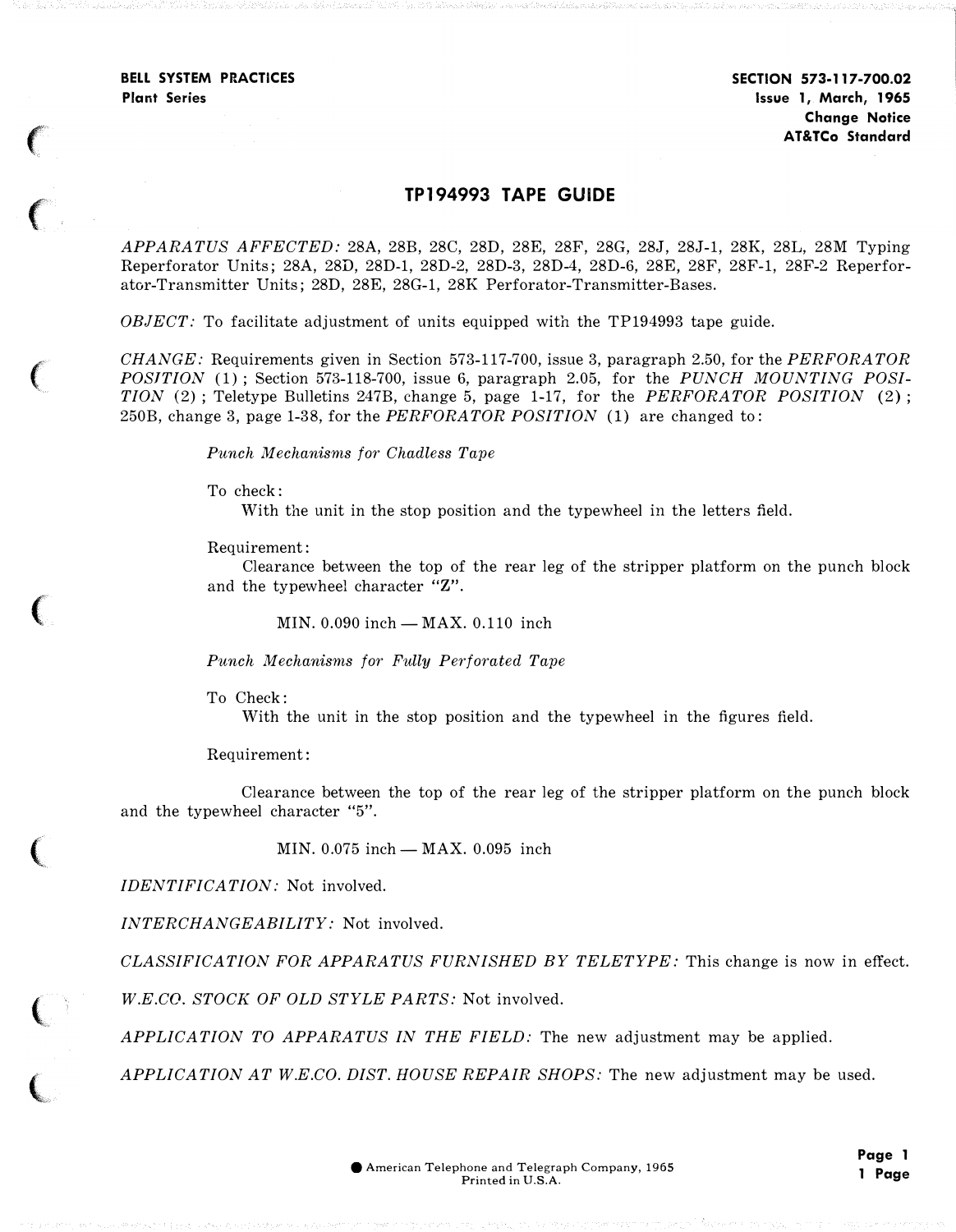$\epsilon$ 

 $\ell$ 

 $\big($ 

 $\big($ 

 $\big($ 

 $\big($ 

 $\big($ 

## BACKSPACE MECHANISM ADJUSTMENTS

APPARATUS AFFECTED: 28A, 28B, 28D, 28E, 28F, 28G, 28G-1, 28H, 28J, 28J-1, 28K, 28LA Perforator-Transmitter-Bases; 35A, 35B, and 35D Perforator-Transmitter-Bases.

OBJECT: To add a requirement to the backspace mechanism requirements.

 $CHANGE$ : The following requirements are added at the end of the backspace mechanism adjustments on the following pages:

Section 573-117-700, Issue 3, Page 117 Section 573-118-700, Issue 6, Page 100 Section 573-119-700, Issue 3, Page 66 Section 574-224-700, Issue 4, Page 38

FINAL POWER OR MANUAL BACKSPACE ADJUSTMENT

### (1) REQUIREMENT

WITH TAPE IN THE UNIT, PLACE THE FEED WHEEL SHAFT OIL HOLE IN ITS UPPERMOST POSITION, OPERATE THE BACKSPACE MECHANISM ONCE. THE RATCHET WHEEL SHALL BE BACKED ONE SPACE INTO A FULLY DETENTED POSI-TION.

NOTE: "A FULLY DETENTED POSITION" IS DEFINED AS FOLLOWS: WITH THE DETENT ROLLER IN CONTACT WITH THE RATCHET WHEEL, THE PUNCH UNIT FEED PAWL SHALL ENGAGE THE FIRST TOOTH BELOW THE HORIZONTAL CEN-TER LINE OF THE FEED RATCHET WITH NO PERCEPTIBLE CLEARANCE.

(2) REQUIREMENT

WITH THE UNIT OPERATING UNDER POWER, PERFORATE APPROXIMATELY TWO INCHES OF TAPE WITH THE "LETTERS" COMBINATION SELECTED. BACKSPACE 12 CHARACTERS IN SUCCESSION. WITH THE UNIT STILL UNDER POWER, AGAIN PER-FORATE APPROXIMATELY TWO INCHES OF TAPE WITH THE "LETTERS" COMBI-NATION SELECTED. CLIPPING OF THE CODE HOLES SHALL BE HELD TO A MINI-MUM AND SHALL NOT EXCEED MORE THAN 0.005 INCH AS GAUGED BY EYE.

#### "fO ADJUST

ON MANUAL BACKSPACE MECHANISMS, REFINE THE FEED PAWL PRELIMINARY ADJUSTMENT. ON POWER DRIVE BACKSPACE MECHANISMS, LOOSEN THE ARM ADJUSTING SCREW AND POSITION THE ADJUSTING PLATE. TIGHTEN THE ARM ADJUSTING SCREW.

CLASSIFICATION FOR APPARATUS FURNISHED BY TELETYPE: These adjustments are now in effect.

APPLICATION TO APPARATUS IN THE FIELD: All units should have the new adjustments applied.

APPLICATION AT W.E.CO. DIST. HOUSE REPAIR SHOPS: All units shall have the new adjustments applied.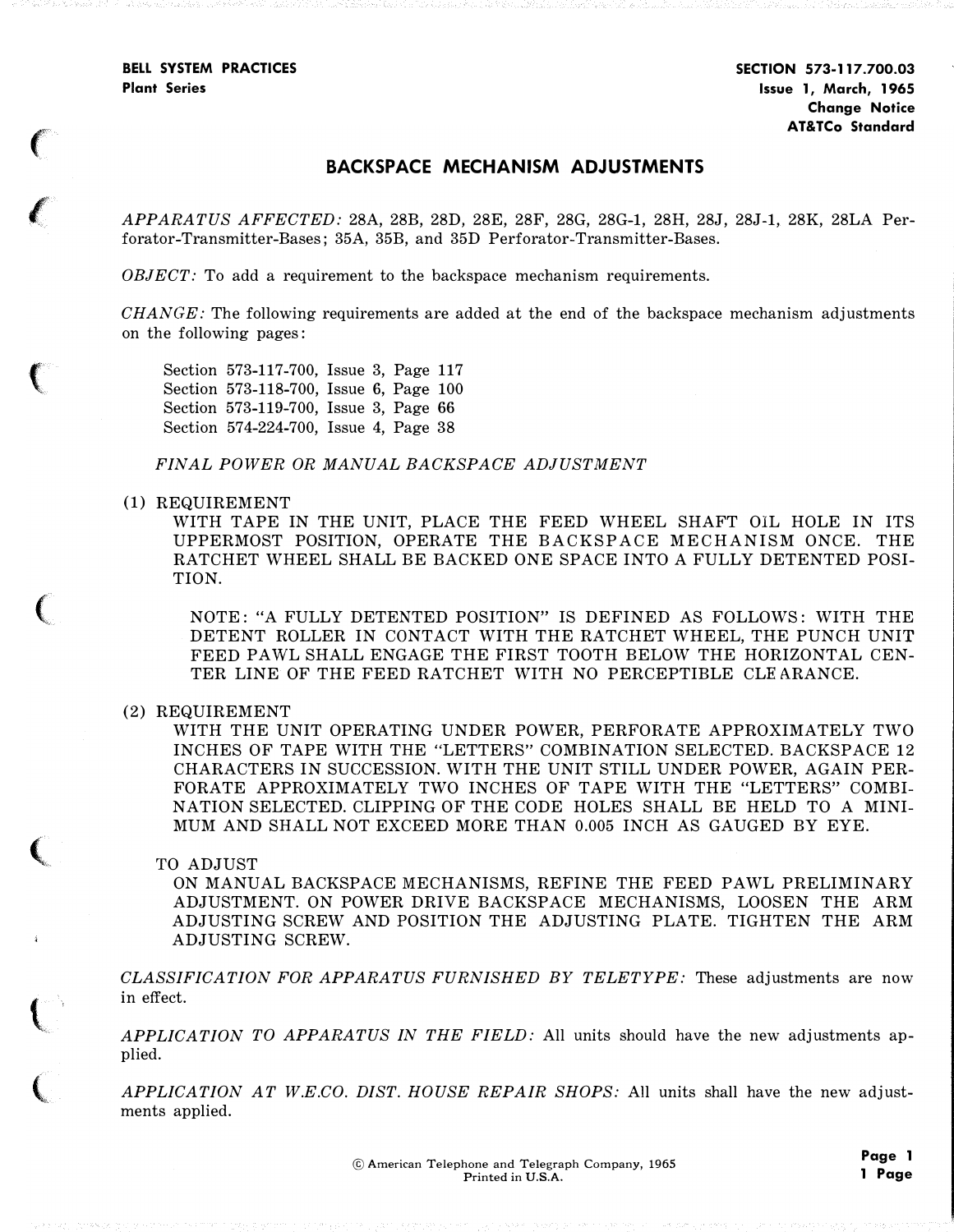$\epsilon$ 

 $\bigl(\begin{array}{c} \hline \ \hline \ \hline \ \hline \ \hline \end{array} \bigr)$ 

 $\big($ 

 $\big($ 

 $\big($ 

 $\bigcup$ 

 $\overline{\mathbb{C}}$ 

# TP156484 PRINTING LATCH MOUNTING BRACKET

APPARATUS AFFECTED: 28A, 28B, 28C, 28D, 28E, 28F, 28G , 28J, 28K, 28L, 28M Typing Reperforator Units; 28LA, 28LA-1 Tape Typing Units; 28A, 28D, 28D-1, 28D-2, 28D-3, 28D-4, 28D-6, 28E, 28F, 28F-1, 28F-2 Reperforator-Transmitter Units; 28D, 28E, 28E-1, 28G-1, 28K, 28L Perforator-Transmitter-Bases; TP156484 Printing Latch Mounting Bracket.

OBJECT: To eliminate a possible interference between the TP173981 print hammer accelerator and the TP156869 or TP173755 ribbon guide.

 $CHANGE: 1.$  The TP156484 printing latch mounting bracket is modified by lengthening the present mounting slot approximately 1/16 inch and by changing the 0.144-inch diameter hole to a 0.144-inch by  $1/4$ -inch slot.

2. The requirements given in Section 573-117-700, issue 3, paragraph 2.63; Section 573-118-700, issue 6, paragraph 2.29; and Teletype Bulletins 250B, page 1-57, change 3; 247B, page 1-55, change 5, for the PRINTING TRIP LINK are changed to add the following:

The following procedure is used on units equipped with adjustable printing latch mounting brackets.

Printing Latch Adjustment

Requirements

(1) Rocker bail in its extreme left position. SOME ----- 0.015-inch clearance between the print hammer accelerator and the printing latch at the closest point when the accelerator is manually lifted.

(2) Rocker bail in its extreme right position. There should be some overtravel of the print hammer with respect to the latching surface of the printing latch, and some clearance between the print hammer accelerator and the ribbon carrier.

To Adjust

(1) Position the rocker bail to the extreme right. Adjust the eccentric so that there is approximately 0.065-inch clearance between the print hammer accelerator and the ribbon carrier. Keep the high part of the eccentric to the left. Loosen the two printing latch mounting bracket screws until they are friction tight, and move the bracket to its extreme rear position.

(2) Position the rocker bail to the extreme left. Move the printing latch mounting bracket slowly to the front until the print hammer accelerator just trips. Tighten the two printing latch mounting bracket screws.

(3) With the rocker bail to the extreme left, position the printing trip link by adjusting its eccentric until there is SOME ----- 0.015-inch clearance between the printing latch and the print hammer accelerator. The high part of the eccentric should be to the left.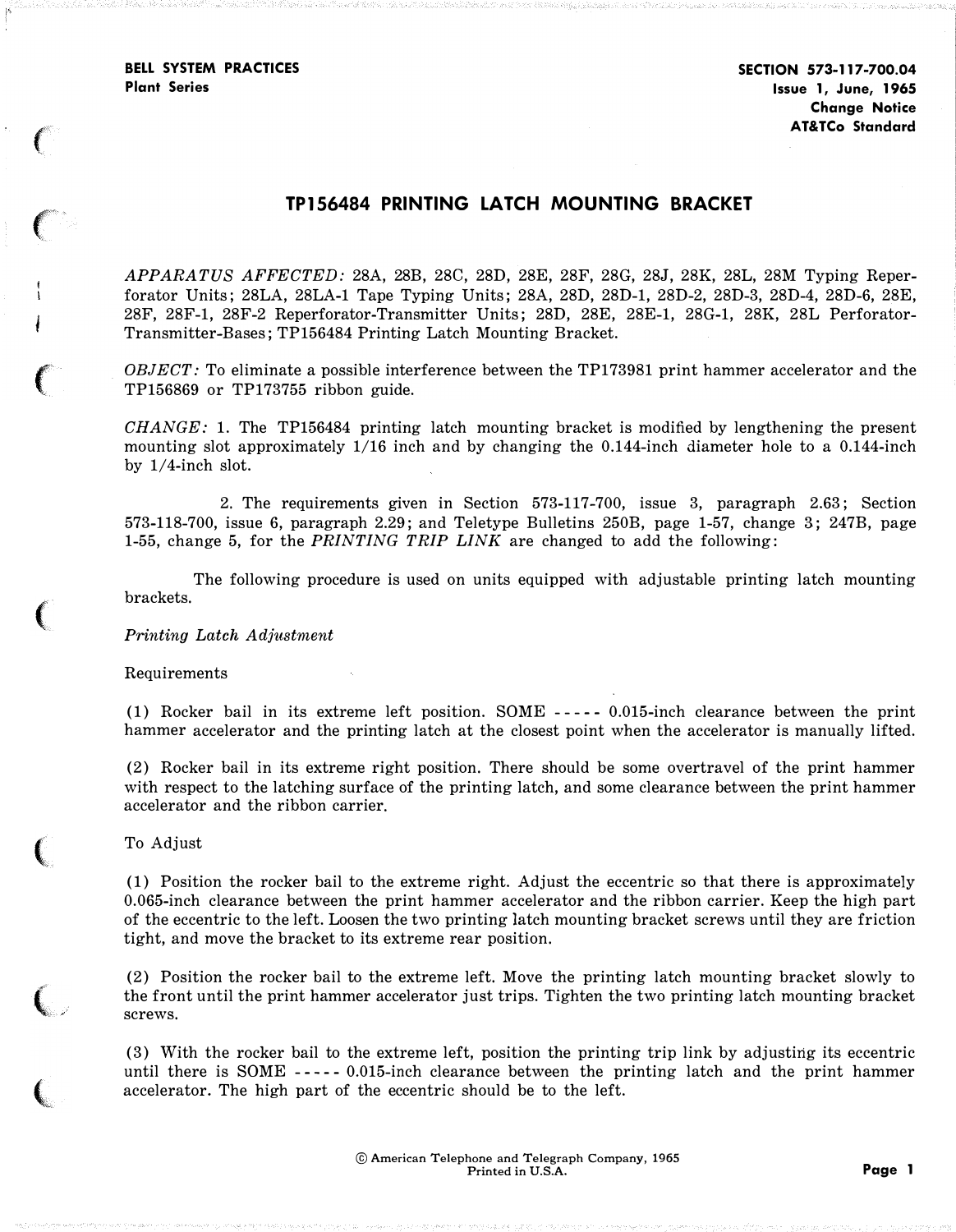### SECTION 573-117-700.04

The TP156484 printing latch mounting bracket is shown in Teletype Bulletin 1167B, page 2-18, change 6.

 $\big)$ 

 $\bullet$ 

)

)

 $\blacktriangleright$ .

)<br>)<br>)

IDENTIFICATION: New style brackets have two slots for mounting; old style brackets have one slot and a 0.144-inch diameter hole.

INTERCHANGEABILITY: New style brackets are interchangeable with old style brackets.

CLASSIFICATION FOR APPARATUS FURNISHED BY TELETYPE: This change is now in effect.

W.E.CO. STOCK OF OLD STYLE PARTS: May be furnished.

APPLICATION TO APPARATUS IN THE FIELD: Old style parts giving satisfactory service need not be replaced.

APPLICATION AT W.E.CO. DIST. HOUSE REPAIR SHOPS: Units may be equipped with new or old style parts. On units equipped with new style brackets, the new adjustment shall be applied.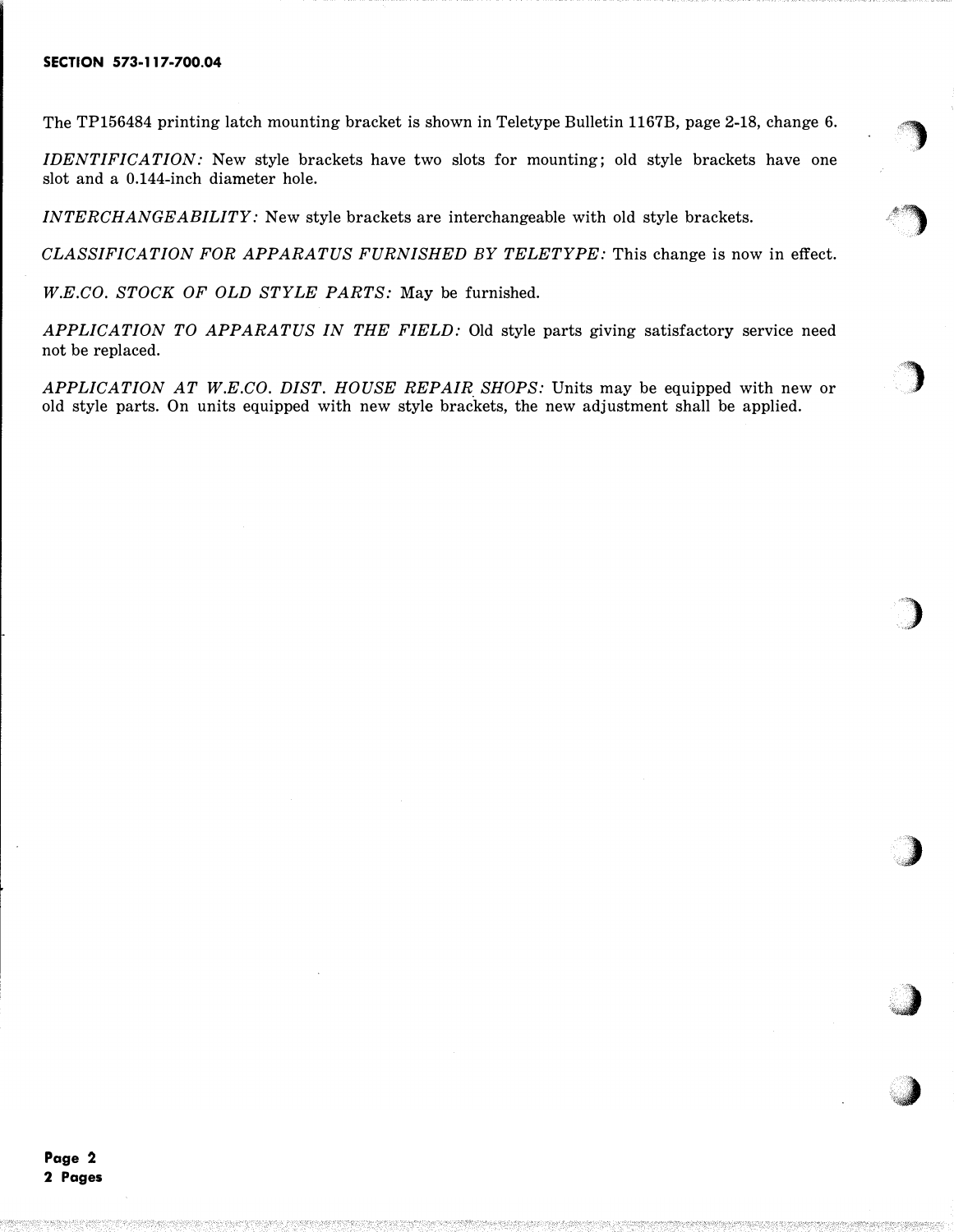$\epsilon$ 

 $\big($ 

 $\mathcal{C}$ 

 $\big($ 

 $\big($ 

 $\overline{\mathcal{C}}$ 

l

## TP3870 SPRING

APPARATUS AFFECTED: 28A Perforator-Transmitter-Base.

OBJECT: To provide more reliable operation of the tape-out switch.

 $CHANGE:$  1. The TP110437 or TP2415 springs associated with the TP156449 switch lever are replaced by a TP3870 spring.

2. The requirement given in Section 573-117-700, issue 3, paragraph 2.11, for the SWITCH LEVER SPRING is changed as follows:

> Requirement MIN. 8-1/2 ozs.  $-MAX.$  10 ozs. To pull spring to length of 1-1/4 inches.

The TP110437 spring and TP2415 spring are shown in Teletype Bulletin 1169B; page 1-62, change 5, and page 1-29, change 8, respectively.

IDENTIFICATION: The TP3870 spring has 28 turns and is approximately 5/32 inch in diameter; the TP2415 spring has 34 turns and is approximately 1/8 inch in diameter.

INTERCHANGEABILITY: The TP3870 spring and TP2415 spring are interchangeable.

CLASSIFICATION FOR APPARATUS FURNISHED BY TELETYPE: This change is now in effect.

W.E.CO. STOCK OF OLD STYLE PARTS: May be furnished for other applications.

APPLICATION TO APPARATUS IN THE FIELD: Should be incorporated in all apparatus where required for proper operation.

APPLICATION AT W.E.CO. DIST. HOUSE REPAIR SHOPS: All units shall be equipped with new style parts if parts require replacement.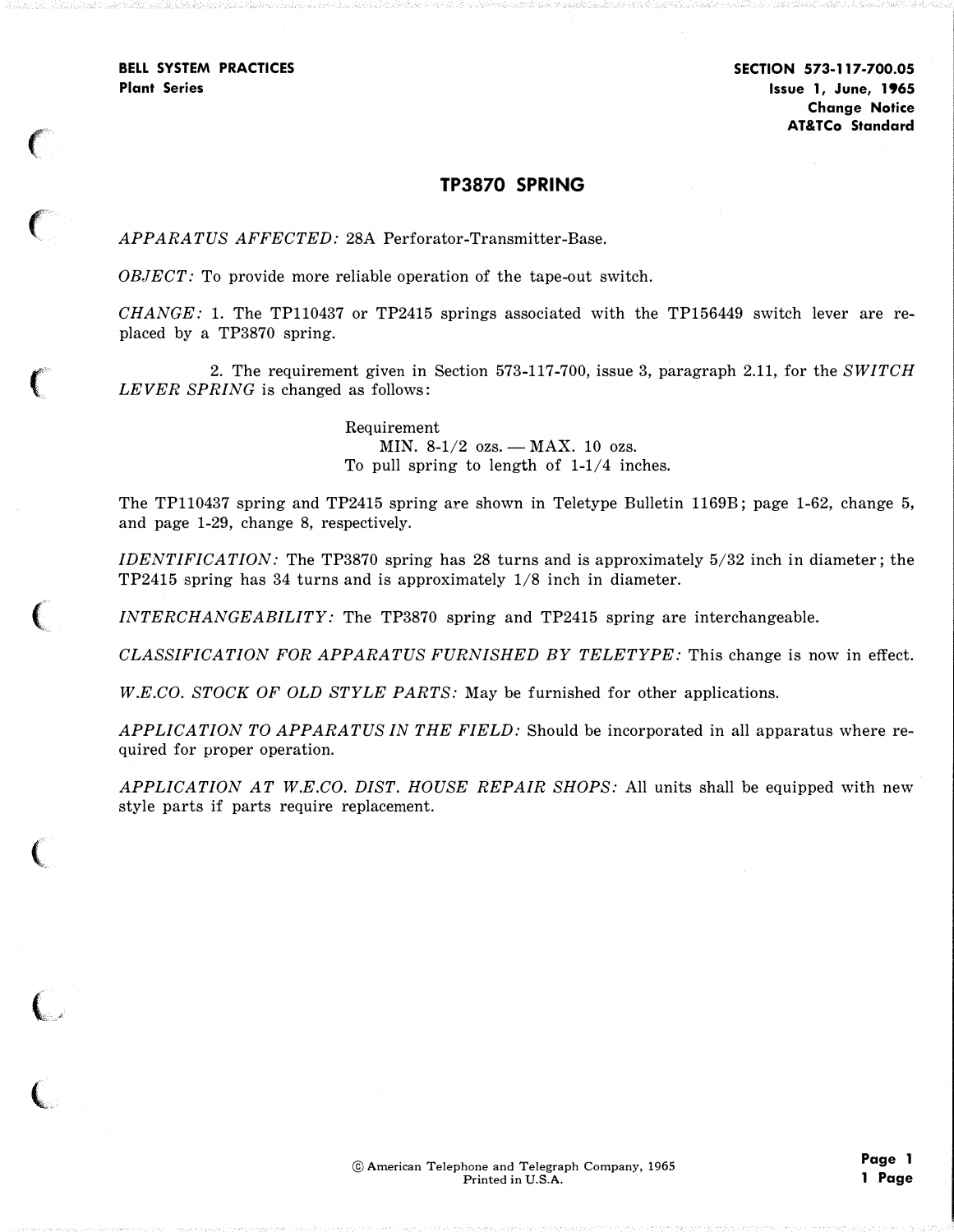$\big($ 

 $\epsilon$ 

 $\big($ 

' '

(

 $\overline{\mathbb{C}}$ 

# ROTARY CORRECTING LEVER ADJUSTMENT

( APPARATUS AFFECTED: 28A through 28G, 28J, 28K, 28L, 28M Typing Reperforator Units; 28LA, 28LA-1 Tape Typing Units; 28D, 28E, 28E-l, 28G-l, 28K, 28L Perforator-Transmitter-Bases; 28A, 28D, 28D-1, 28D-2, 28D-3, 28D-4, 28D-6, 28E, 28F, 28F-1, 28F-2, Reperforator-Transmitter Units.

OBJECT: To prevent overlap of adjacent printed characters.

 $CHANGE:$  Requirement given in Section 573-117-700, issue 4, paragraph 2.60; and Section 573-118-700, issue 6, paragraph 2.24, is changed for part  $(3)$  of the ROTARY CORRECTING LEVER adjustment.

For units equipped with a yielding axial corrector:

### TO ADJUST:

As the rocker bail approaches the extreme left and the spring post on the axial corrector starts to leave the end of the slot, position the rotary correcting lever finger-tight against the typewheel rack and tighten the clamp screw.

For units equipped with a nonyielding axial corrector:

#### TO ADJUST:

As the rocker bail approaches the extreme left, measure the clearance between the axial corrector roller and the sector notch. When the clearance is  $SOME - - - MAX. 0.005$  inch, position the rotary correcting lever tight against the type-wheel rack and tighten the clamp screw.

CLASSIFICATION FOR APPARATUS FURNISHED BY TELETYPE: This change is now in effect.

APPLICATION TO APPARATUS IN THE FIELD: Where required, the new adjustment should be used.

APPLICATION AT W.E.CO. DIST. HOUSE REPAIR SHOPS: All units shall have the new adjustment applied.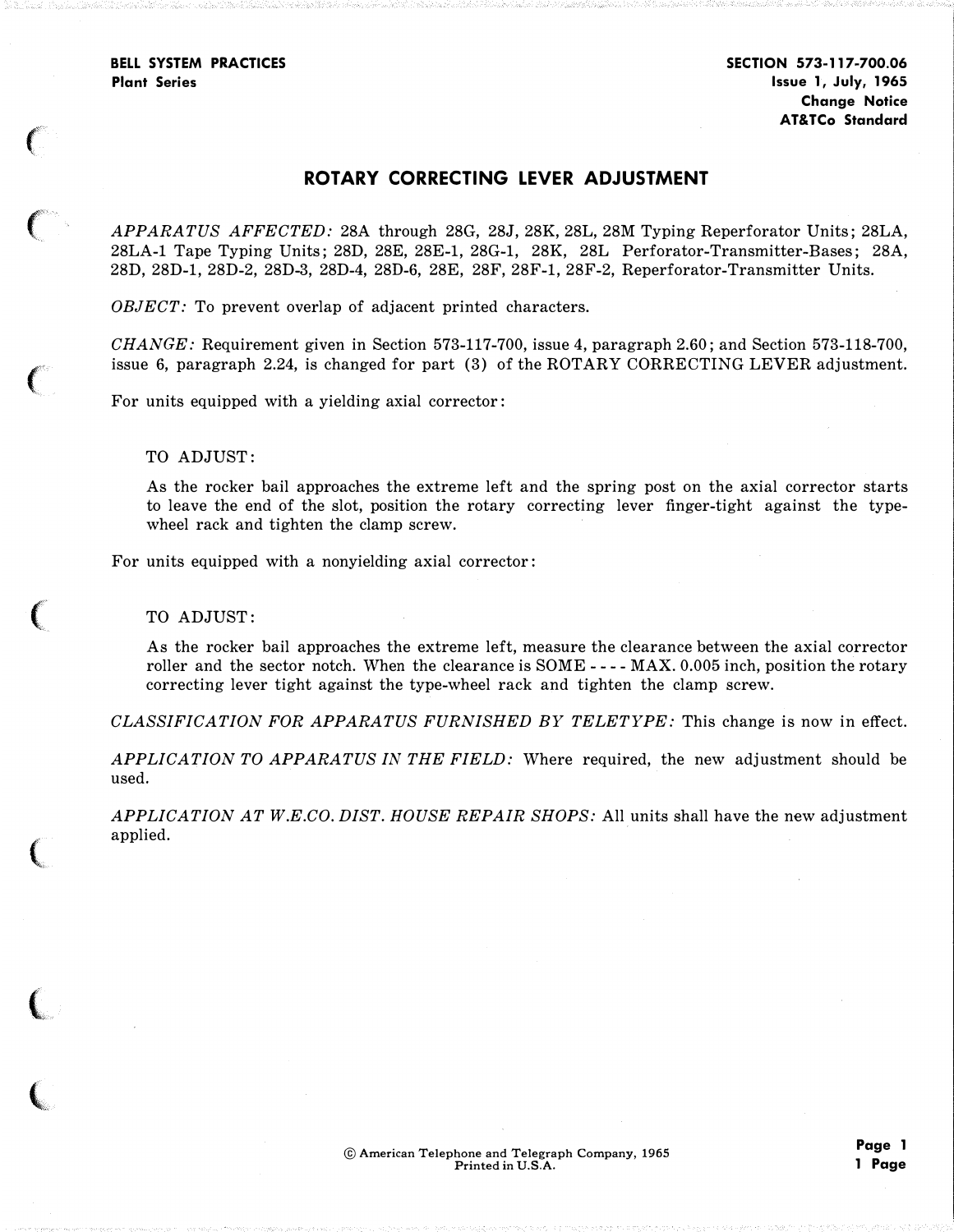j

i

the state of the state of the state of

SECTION 573-117-700.07 Issue 1, August, 1965 Change Notice AT&TCo Standard

## TP193825 BACKSPACE MAGNET ASSEMBLY AND TP193824 LATCH LEVER

APPARATUS AFFECTED: 28A, 28B, 28D, 28E, 28F, 28G, 28G-l, 28H, 28J, 28J-1, 28K and 28LA Perforator-Transmitter-Bases; TP193825 Backspace Magnet Assembly; TP193824 Latch Lever.

OBJECT: To reduce the possibility of the armature remaining in its operated position after the current is removed.

 $CHANGE$ : The latching surface of the TP193824 nonrepeat latch lever will be formed toward the hub at a 12-degree angle, 0.044 inch from the top of the latch.

Figure 1 is added to Sections 573-119-700, 573-118-700 and 573-117-700 after the last adjustment for the backspace mechanism.

IDENTIFICATION: See "CHANGE".

INTERCHANGEABILITY: New and old style TP193824 latch levers are interchangeable.

CLASSIFICATION FOR APPARATUS FURNISHED BY TELETYPE: This change is now in effect.

W.E.CO. STOCK OF OLD STYLE PARTS: Shall not be furnished.

APPLICATION TO APPARATUS IN THE FIELD: Old style parts giving satisfactory service need not be replaced.

APPLICATION AT W.E.CO. DIST. HOUSE REPAIR SHOPS: All units shall be equipped with the new style part if difficulty is encountered or if parts are disassembled for other reasons.